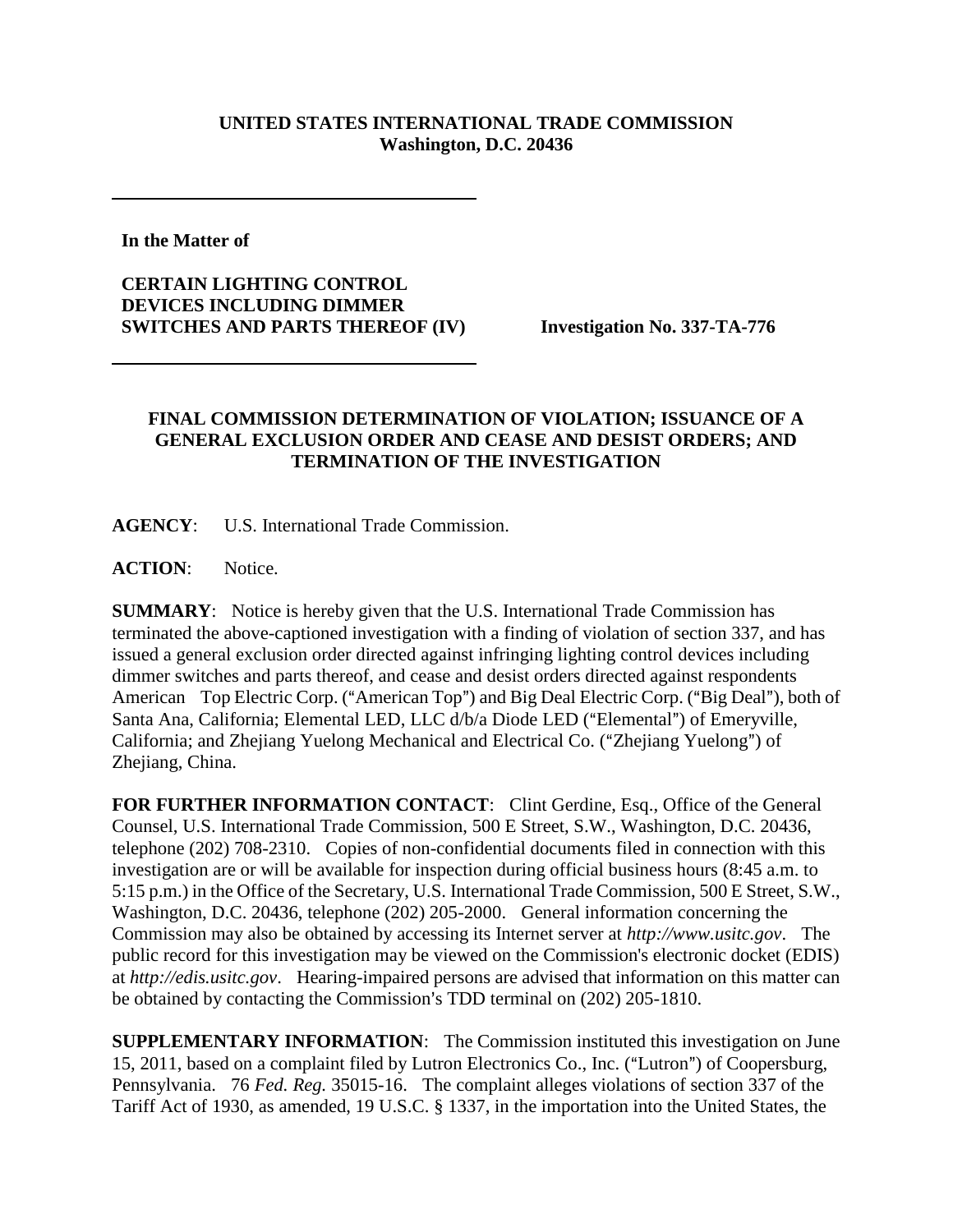sale for importation, and the sale within the United States after importation of certain lighting control devices including dimmer switches and parts thereof by reason of infringement of certain claims of U.S. Patent No. 5,637,930 ("the '930 patent") and U.S. Patent No. 5,248,919 ("the '919" patent"). The complaint further alleged the existence of a domestic industry. The Commission's notice of investigation named the following respondents: American Top; Big Deal; Elemental; Zhejiang Lux Electric Co. Ltd. ("Zhejiang Lux"), Zhejiang Yuelong, and Wenzhou Huir Electric Science & Technology Co. Ltd. ("Wenzhou Huir"), all of Zhejiang, China; Westgate Manufacturing, Inc. ("Westgate") of Vernon, California; Elemental LED, LLC ("Elemental LED") and Diode LED ("Diode") both of Emeryville, California; Pass & Seymour, Inc. ("Pass & Seymour") of Syracuse, New York; and AH Lighting of Los Angeles, California. The Office of Unfair Import Investigations was named as a party to the investigation.

On September 9, 2011, the Commission issued notice of its determination not to review the presiding administrative law judge's ("ALJ") initial determination ("ID") (Order No. 9) granting Lutron's motion to amend the complaint and notice of investigation to substitute Elemental LED, LLC d/b/a Diode LED ("Elemental") as a respondent in place of Elemental LED and Diode. On November 22, 2011 and February 27, 2012, respectively, the Commission issued notices of its determinations not to review the ALJ's IDs (Order Nos. 10 and 15) terminating Pass  $\&$  Seymour and AH Lighting from the investigation based on consent orders.

On December 12, 2011, the ALJ issued an ID (Order No. 11) finding Elemental in default under Commission Rule 210.16(b)(3) based on its own election. On January 17, 2012, the Commission issued notice of its determination to review the ID, and on review to find Elemental in default under Commission Rules 210.16(a)(2) and (b)(2). Also, on January 17, 2012, Westgate filed a notice electing to default. On March 5, 2012, the ALJ issued an ID (Order No. 17) finding Westgate in default under Commission Rules 210.16(a)(2) and (b)(2). In the same ID, the ALJ found respondents Big Deal, American Top, Wenzhou Huir, Zhejiang Yuelong, and Zhejiang Lux in default under Commission Rule 210.16 for failing to respond to the complaint and notice of investigation, and for failing to respond to the show cause order issued on February 8, 2012 (Order No. 14). On March 21, 2012, the Commission issued notice of its determination not to review the ID finding these six respondents in default.

On January 20, 2012, Lutron filed a motion for summary determination of violation of section 337 pursuant to Commission Rule 210.16(c)(2) and requested entry of a general exclusion order with respect to the '930 patent. Lutron also requested entry of a limited exclusion order with respect to the '919 patent directed against the accused products of all defaulting respondents. Lutron further requested cease and desist orders with respect to both asserted patents against all defaulting respondents, except for Westgate. The Commission investigative attorney ("IA") filed a response supporting the motion.

 The ALJ issued the subject ID on June 7, 2012, granting in-part the motion for summary determination. The ALJ found that all defaulting respondents met the importation requirement and that complainant satisfied the domestic industry requirement. *See* 19 U.S.C. §§  $1337(a)(1)(B)$ ,  $(a)(2)$ . He found that each of the defaulting respondents' accused products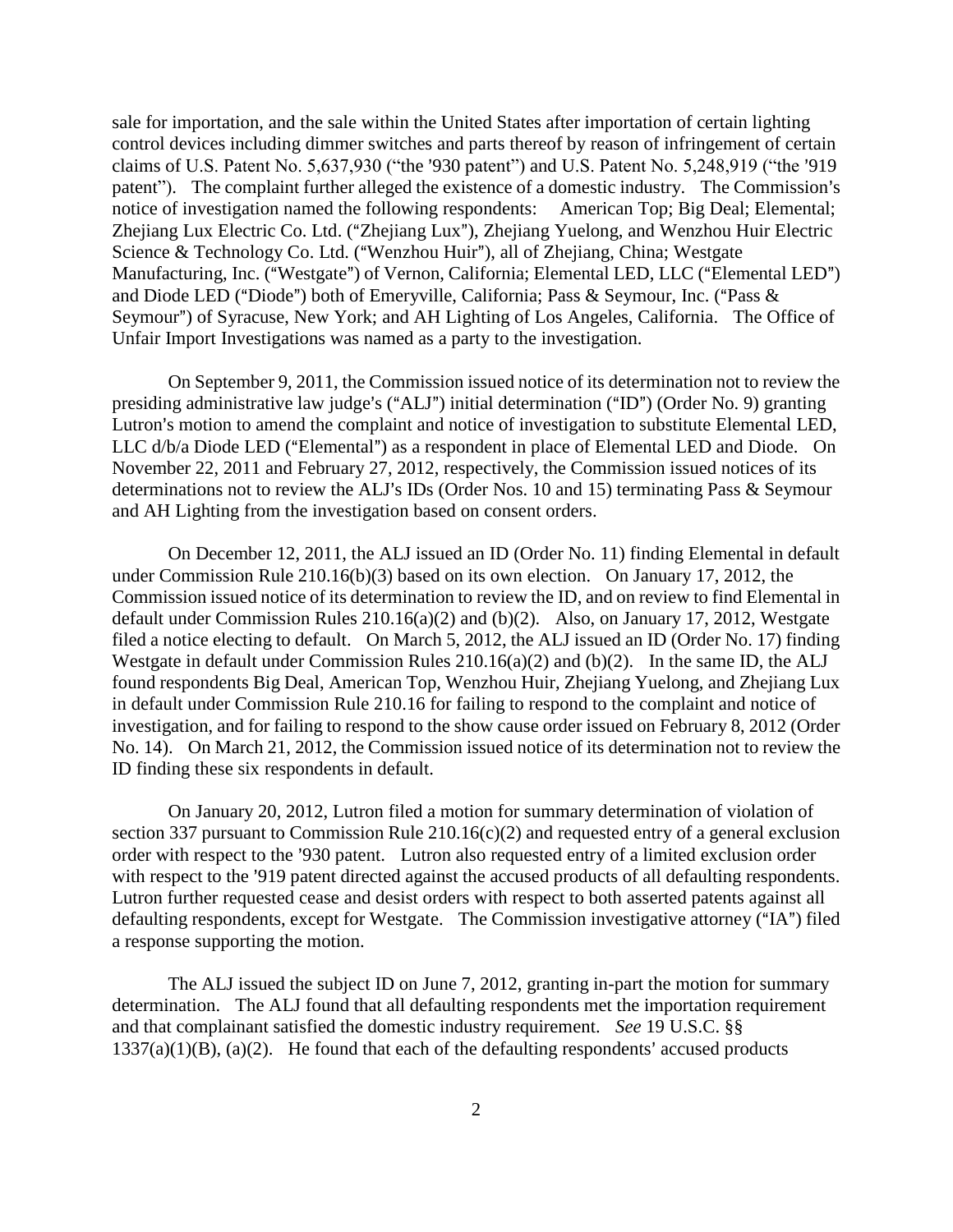infringe one or more of the asserted claims of the '930 patent, except for one accused product with respect to claim 178. He found that the defaulting respondents infringe the asserted claims of the '919 patent in accordance with Commission Rule  $210.16(c)$ . The ID also contained the ALJ's recommended determination on remedy and bonding. Specifically, the ALJ recommended issuance of a limited exclusion order with respect to all defaulting respondents for the asserted claims of both asserted patents. Also, he recommended cease and desist orders directed against domestic respondents Big Deal, American Top, and Elemental with respect to the asserted claims of both asserted patents. The ALJ further recommended that the Commission set a bond of 100 percent of the entered value of the covered products during the period of Presidential review.

On July 19, 2012, the Commission issued notice of its determination to review-in-part the ALJ's ID. On review, the Commission vacated all portions of the ID relating to the '919 patent because the patent expired on March 31, 2012. The Commission determined not to review the remainder of the ID. The Commission also requested written submissions on the issues of remedy, the public interest, and bonding from the parties and interested non-parties. 77 *Fed. Reg.*  43612-14 (July 25, 2012). On August 2 and 9, 2012, respectively, Lutron and the IA each filed a brief and a reply brief regarding remedy, the public interest, and bonding.

The Commission has made its determination on the issues of remedy, the public interest, and bonding. The Commission has determined that the appropriate form of relief is both: (1) a general exclusion order prohibiting the unlicensed entry of lighting control devices including dimmer switches and parts thereof that infringe one or more of claims 36, 65, 94, and 178 of the >930 patent; and (2) cease and desist orders prohibiting American Top, Big Deal, Elemental, and Zhejiang Yuelong from conducting any of the following activities in the United States: importing, selling, marketing, advertising, distributing, offering for sale, transferring (except for exportation), and soliciting U.S. agents or distributors for, lighting control devices including dimmer switches and parts thereof that infringe one or more of claims 36, 38-41, 53-56, 58, 60, 65, 67-70, 76, 82-83, 85, 87, 89, 94, 96-99, 105, 111-112, 114, 116, 118, 178, 180, 189, 193, and 197 of the '930 patent.

The Commission further determined that the public interest factors enumerated in sections  $337(d)(1)$  and  $(g)(1)$  (19 U.S.C. §§ 1337(d)(1), (g)(1)) do not preclude issuance of the general exclusion order or the cease and desist orders. Finally, the Commission determined that there shall be a bond in the amount of 100% of the entered value of the covered products to permit temporary importation during the period of Presidential review (19 U.S.C. §§ 1337(j)). The Commission's orders and opinion were delivered to the President and to the United States Trade Representative on the day of their issuance.

The Commission has terminated this investigation. The authority for the Commission's determination is contained in section 337 of the Tariff Act of 1930, as amended (19 U.S.C. § 1337), and in section 210.50 of the Commission's Rules of Practice and Procedure (19 C.F.R.§ 210.50).

By order of the Commission.